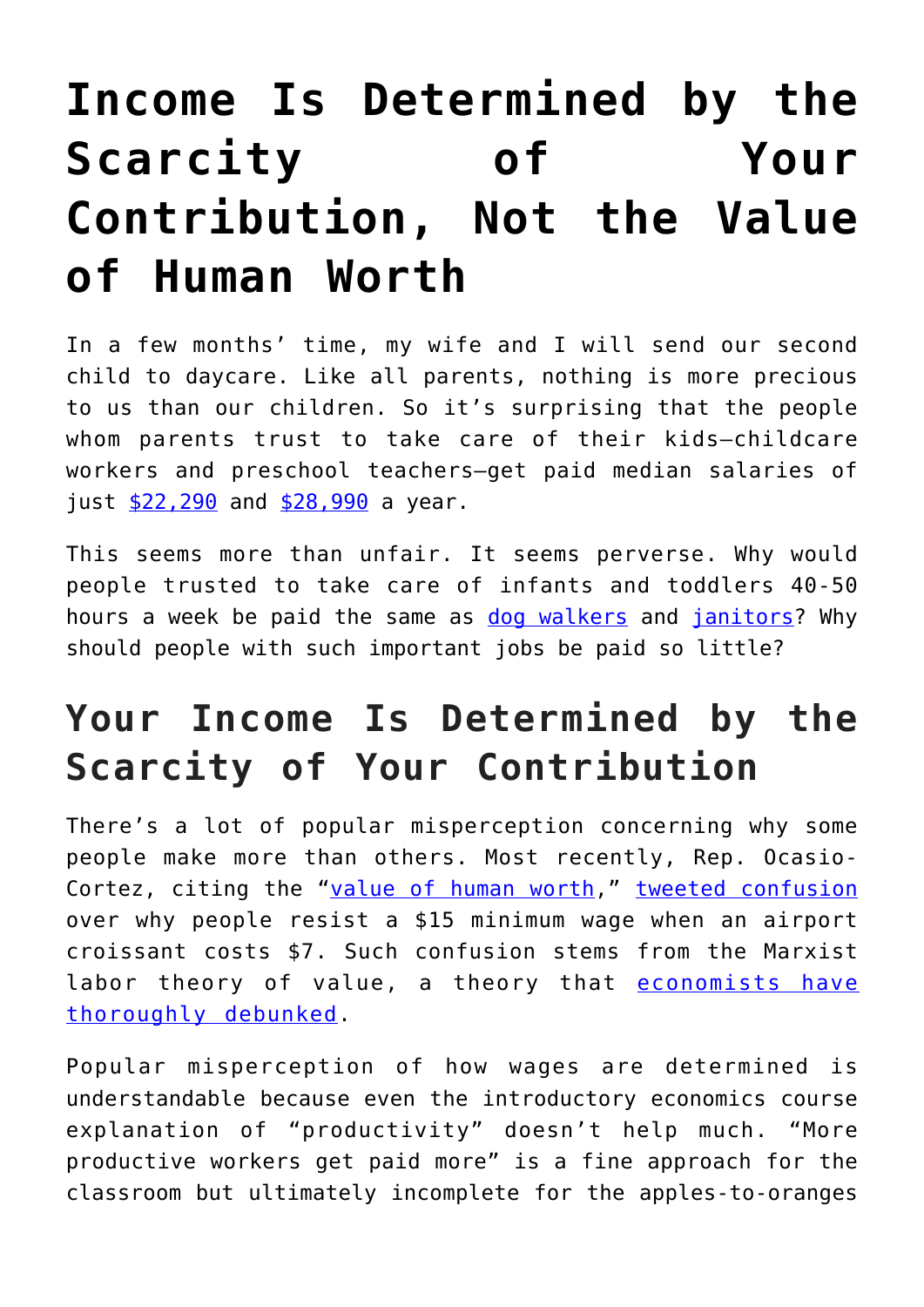comparisons people like to make. Are people who take care of your children really as productive as dog walkers and janitors?

Here's a better explanation, one that accounts for essentially all income differences:

Your income is determined by the scarcity of your contribution.

That's it. There is no trick here, no intellectual gymnastics to perform. This is the grounding explanation for why some people make more than others. If you want to understand income inequality, or you simply want to make a lot yourself, this is the explanation you should always keep in mind.

#### **Childcare Workers Are Simply Not That Scarce**

Consider childcare again. Taking care of a room full of kids is exhausting. Like all jobs, it's not inherently fun, which is why you have to pay people to do it. But it's certainly more appealing than most jobs. There's no work to take home and no grading to do. The hours are regular and, if the weather is nice, the work is outside. Many find the work meaningful.

It's not only a relatively enjoyable job, but the skills required are also relatively easy to acquire. Evolution demands that most people be able to do the job of early childhood educators. Applicants might not always have the credentials, but its essential elements are no mystery. Most people have a lot of practical experience with their own children.

Even though childcare work is incredibly valuable, capable workers are relatively abundant. Pay falls accordingly because wages are determined not only by value or by availability.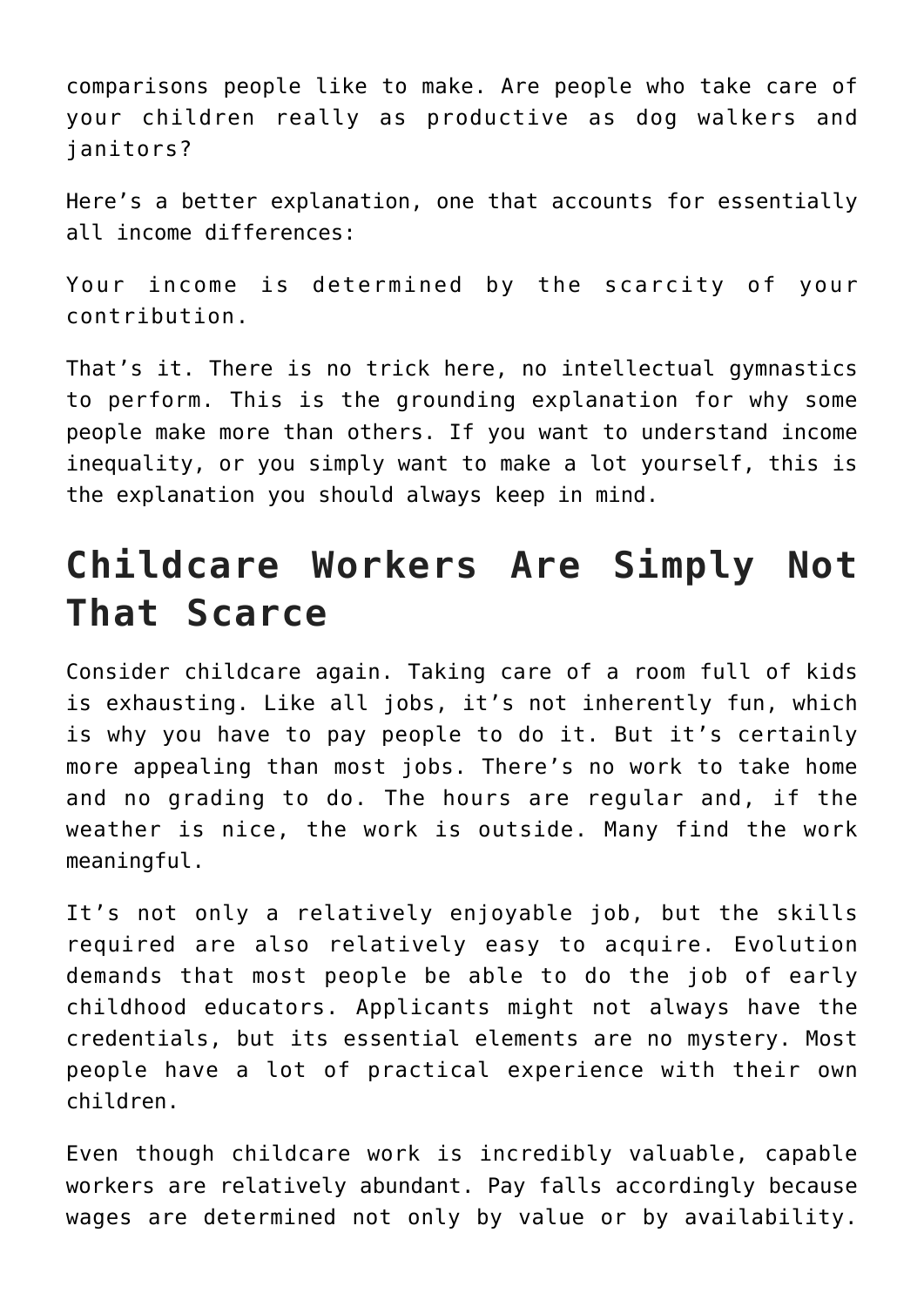Wages are determined by scarcity.

### **Wages, Like All Prices, Measure Scarcity**

Wages (or compensation, to include benefits) are prices of labor, and like all prices, wages measure scarcity. Scarcity is the operative word here. Scarcity is not just a matter of how much there is of something (supply) but also considers how much people want something (demand). The higher the price, the greater the scarcity. The lower the price, the lesser the scarcity.

For example, lots of people want water, but there is so much available, the price of water is low. At the same time, if I made a sculpture it would be the only one that exists, but no one would want it. Its price would also be low. Honestly, its price would probably be zero: even one David Youngberg original would be too many.

Labor markets are like any other market, and wages are like any other price. To illustrate, consider how crucial cashiers are to any grocery store. Though self-checkouts have taken away some of their necessity, most stores absolutely need cashiers. Yet cashiers make just [\\$10 an hour,](https://www.bls.gov/ooh/sales/cashiers.htm) and their pay was low even in the time before self-checkouts, when a store literally couldn't function without them.

Now compare cashiers to other grocery store jobs. **Florists**, [butchers,](https://www.bls.gov/ooh/production/butchers-and-meat-cutters.htm) and [bakers](https://www.bls.gov/ooh/production/bakers.htm) aren't nearly as critical to the store, but their median pay is \$12-\$15 an hour. You don't need a flower shop or deli or bakery to sell most groceries, so why are cashiers paid so little?

Scarcity is why. It's not just about how much employers want to hire (demand) but how many people are available to hire (supply). Anyone can do a cashier's job, as evidenced by the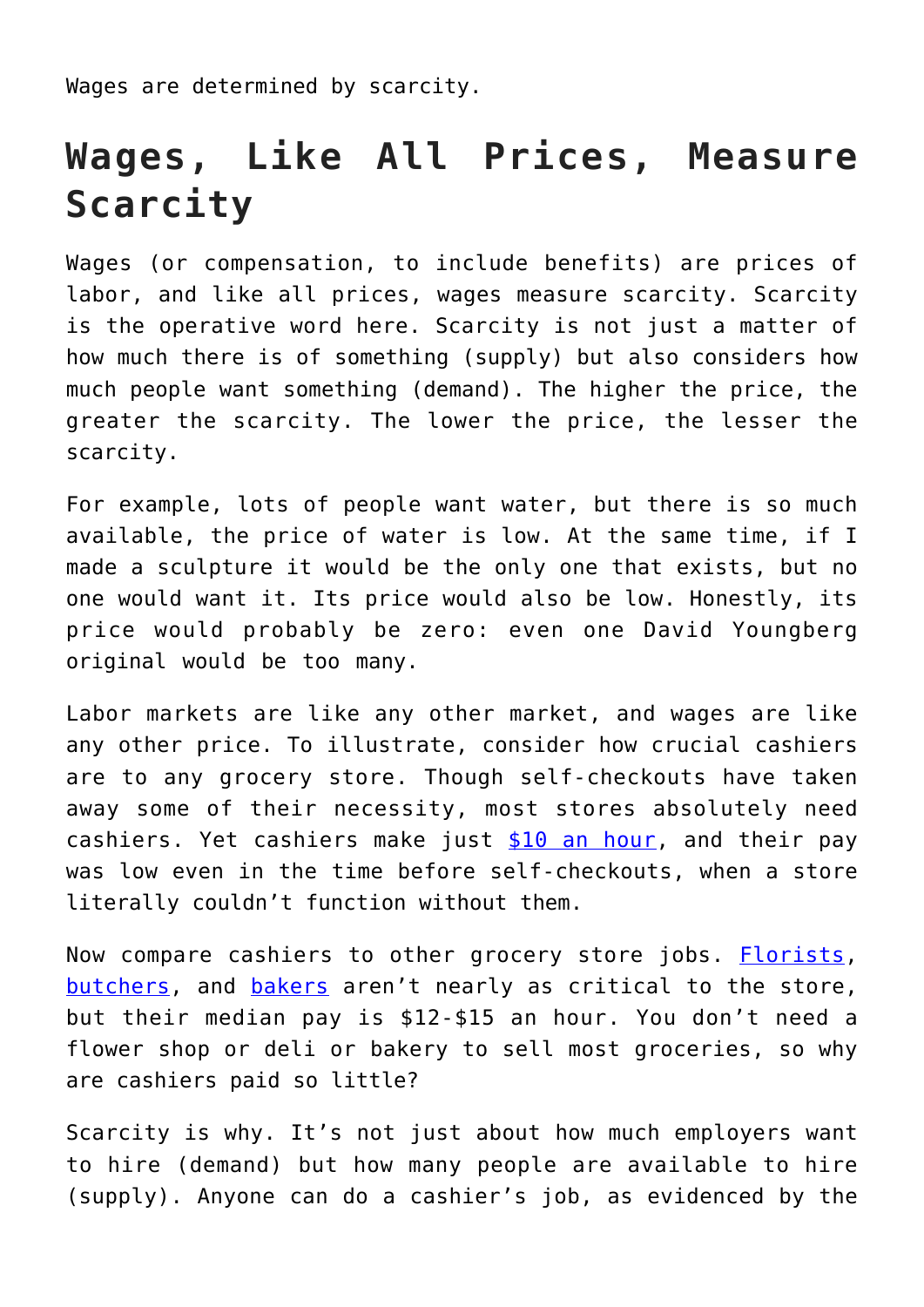proliferation of self-checkouts. Florists, butchers, and bakers require more training and a greater degree of conscientiousness. Even though a cashier is more "productive," other workers are much scarcer and are paid accordingly.

#### **Not All Income Is Justly Earned**

The "incomes as scarcity of contribution" explanation is merely descriptive; it is not a commentary on the justness of the outcomes. Luck can suddenly render a useless skill relevant or a valued skill redundant. That's unfortunate, even unfair, for the people on the losing end of that change, but it's how the world works.

There's no avoiding the underlying reality of the competitive pressure of markets.

More commonly, the level of scarcity is politically manipulated. Licensing creates barriers to entry, making jobs like *hairdresser* and *interior designer* scarcer than they otherwise would be. Other regulations drive up the wages of providers in industries like [health care](https://fee.org/articles/3-ways-regulation-makes-health-care-expensive/) and [law.](https://www.brookings.edu/opinions/deregulate-the-lawyers/) Corporate subsidies, including farm subsidies, drive up demand and artificially increase scarcity. Just because income is determined by the scarcity of the contribution doesn't mean all levels of scarcity are natural.

#### **"Contribution" Doesn't Mean Hard Work or Your "Worth" As a Person**

Contribution is a wholly different concept from hard work. Some work hard doing low-value activities, and others can create a lot of value with little effort. There's a correlation between effort and contribution, but it's noisy. As the saying goes: work smarter, not harder.

Nor is your "worth" as a person the same as your income—it